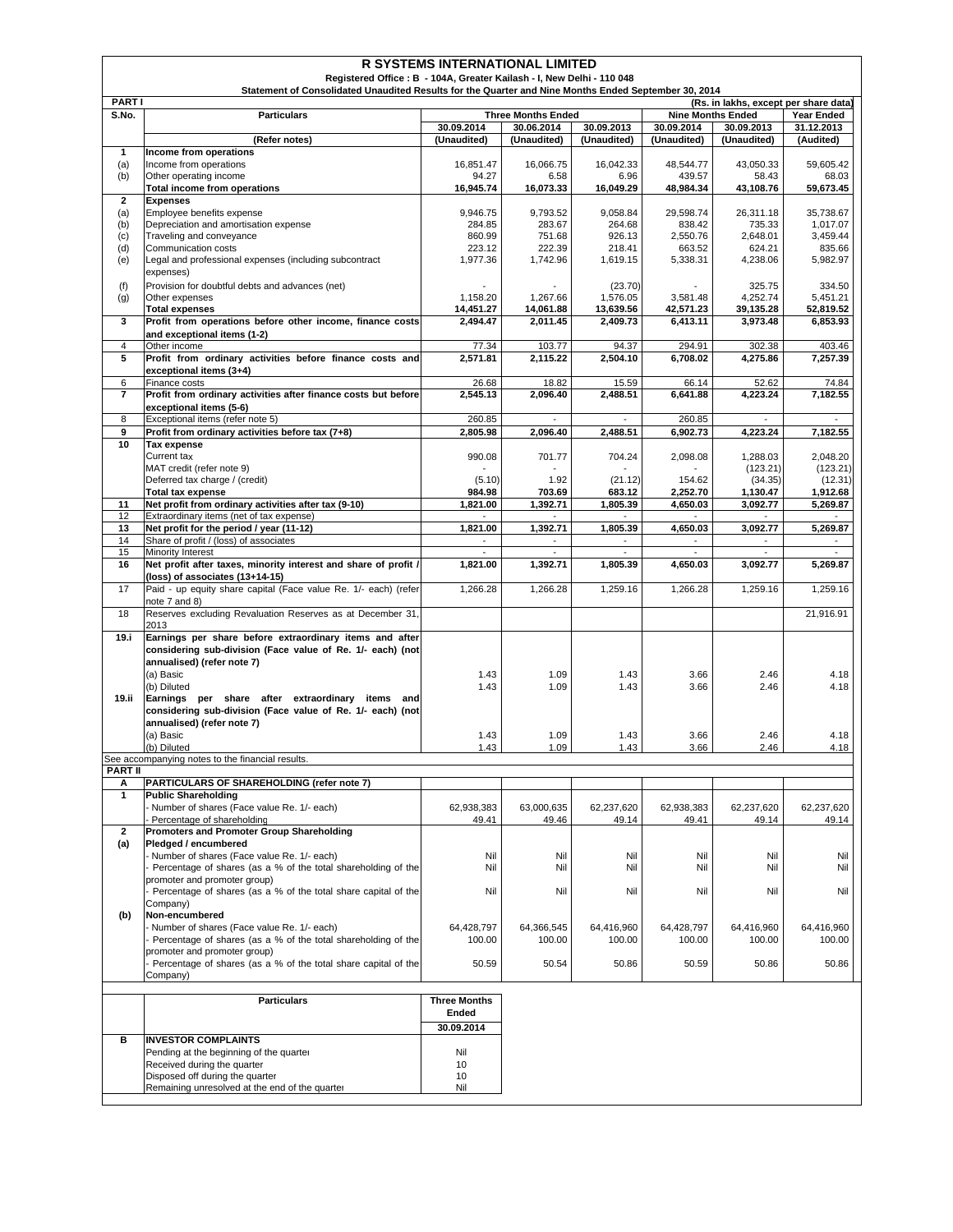## **Notes:**

- 1 The results for the quarter and nine months ended September 30, 2014 were reviewed by the Audit Committee and have been approved by the Board of Directors at its meeting held on October 29, 2014.
- 2 The Limited Review as required under clause 41 of Listing Agreement has been completed by the Statutory Auditor for the quarter and nine months ended September 30, 2014 and September 30, 2013, for the quarter ended June 30, 2014 and audit for the year ended December 31, 2013. There is no qualification in the Auditors' Report on these financial results.
- 3 The Board of Directors at its meeting held on June 03, 2014 and July 26, 2014 had declared first and second interim dividend of Re. 0.95 and Re. 0.50 per equity share of face value of Re. 1/- each respectively. These dividends were paid to the shareholders on June 23, 2014 and August 19, 2014 respectively. Further, Board of Directors at its meeting held on October 29, 2014 has declared third interim dividend of Re. 0.90 per equity share, as per record date of November 07, 2014. The Shareholders' assent for all these interim dividends will be taken in the forthcoming Annual General Meeting.
- 4 On July 11, 2014, the Company incorporated a wholly owned subsidiary in India, namely, R Systems Products & Technologies Limited ("RSPTL"). The shareholders of the Company by passing special resolution through postal ballot on September 23, 2014 have accorded necessary approval for transfer of Indus IT Product and Service business operated out of Pune and Chennai centres to RSPTL to pursue opportunities for its further sale or disinvestment. The said transfer will be on a going concern basis by way of slump sale, for consideration of Rs 7,839.00 lakhs to be discharged by RSPTL through issuance of equity / debenture / loan and / or any other securities, on the terms and conditions as may be agreed by the Board of Directors of the Company and RSPTL. Further, the aforesaid transfer to the subsidiary will not affect the consolidated financial results of the Company.
- 5 The Board of Directors at its meeting held on July 07, 2014 has approved the offer of buy-back from Computaris International Limited (a wholly owned subsidiary) of 13,500 shares held by the Company in the said subsidiary at the rate of GBP 111.38 per share amounting to GBP 1.50 million. The aforesaid buy-back proceeds has been received by the Company on September 17, 2014. Even after this buy back, Computaris International Limited remains wholly owned subsidiary of the Company. On account of this buy-back, the Company has released proportionate currency translation reserve amounting to Rs. 260.85 lakhs
- 6 to the foreign exchange fluctuation which is disclosed as 'Exceptional Items' in the financial results. The Board of Directors at its meeting held on October 29, 2014 has approved the transfer of Europe BPO Business by way of sale of Company's 100% holding in R Systems Europe B.V., Netherlands and R Systems S.A.S., France, being wholly owned subsidiaries of the Company, to Customer Contact Management Group B.V. ("CCMG") (an affiliate of Webhelp Netherland B.V.), a Europe based company, for an enterprise value of Euro 4 million on a debt free - cash free basis, subject to execution of definitive agreements and receipt of necessary corporate and regulatory approvals.
- 7 Pursuant to the approval of the shareholders accorded by passing necessary resolution through Postal Ballot on January 14, 2014, each equity share of face value of Rs. 10/- each of the Company was sub-divided into ten equity shares of face value of Re. 1/- each fully paid up. The sub-division has been given effect as per record date fixed by the Board of Directors i.e. February 28, 2014. Accordingly, the number of equity shares in Part II of the accompanying statement (including the previous period comparative numbers) has been stated based on face value of Re. 1/- each. Further, for the purpose of computing Earnings Per Share, the effect of sub-division had been considered in accordance with the requirements of Accounting Standard - 20 "Earnings Per Share" in all comparable periods.
- 8 During the nine months ended September 30, 2014, the Company has issued 712,600 equity shares of Re. 1/- each at an exercise price of Rs. 12.07 per share (post sub-division), pursuant to exercise of employee stock options under the R Systems International Limited Employee Stock Option Scheme 2007.
- 9 MAT Credit during the nine months ended September 30, 2013 and year ended December 31, 2013 pertains to prior periods.
- 10 Refer Annexure A for segment wise consolidated revenue, results and capital employed.
- 11 Previous period's / year's figures have been regrouped / reclassified wherever applicable, to the extent possible, to conform to the current period presentation.

For and on behalf of the Board

Place : NOIDA

Sd/- Date : October 29, 2014 **Date : October 29, 2014 [President & Senior Executive Director]** Lt. Gen. Baldev Singh (Retd.)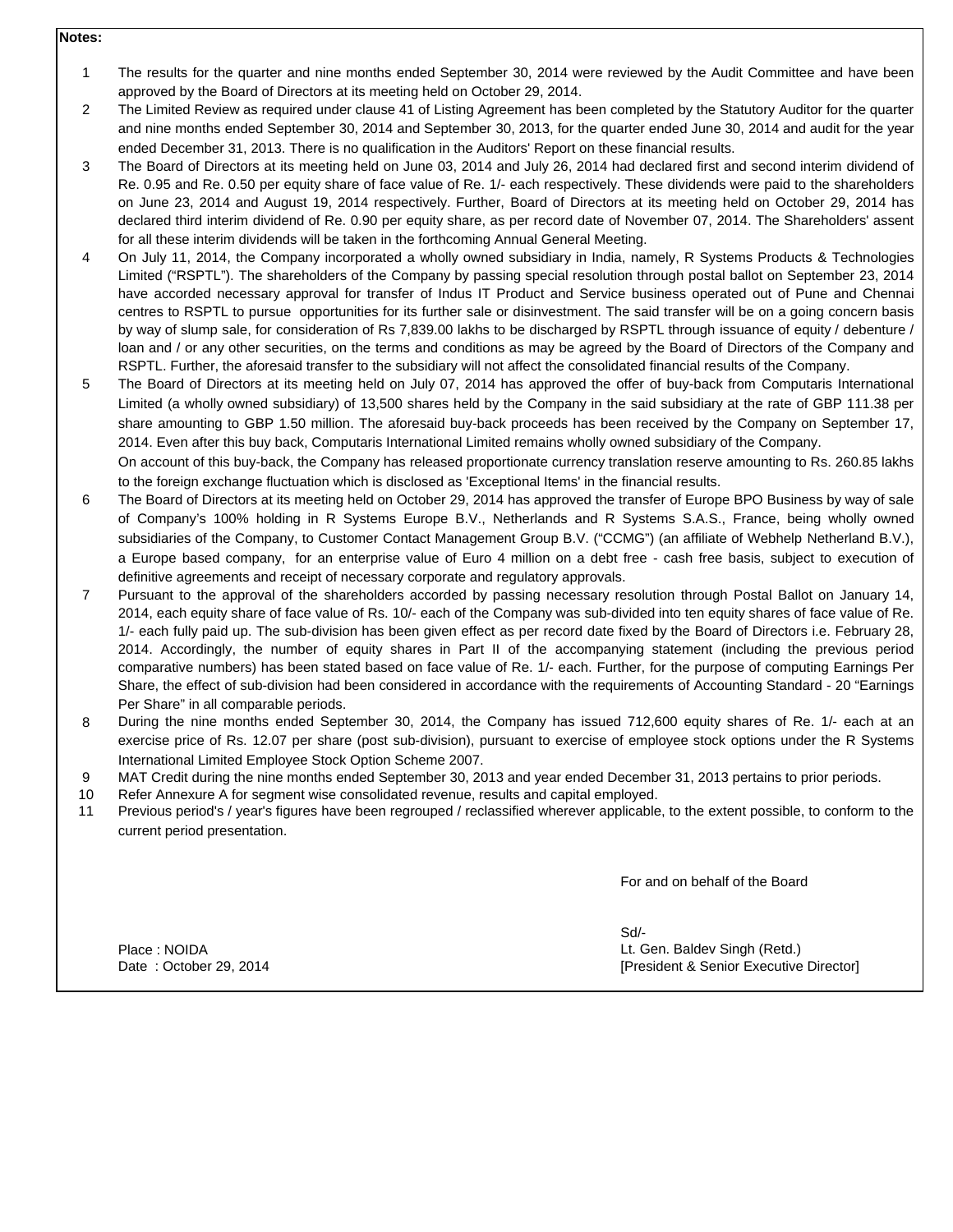|              |                                               |                                                                 |                           |             |                          |                   | <b>Annexure A</b> |
|--------------|-----------------------------------------------|-----------------------------------------------------------------|---------------------------|-------------|--------------------------|-------------------|-------------------|
|              |                                               | <b>R SYSTEMS INTERNATIONAL LIMITED</b>                          |                           |             |                          |                   |                   |
|              |                                               | Segment Wise Consolidated Revenue, Results and Capital Employed |                           |             |                          |                   |                   |
|              |                                               |                                                                 |                           |             |                          |                   | (Rs. in lakhs)    |
| S.No.        | <b>Particulars</b>                            |                                                                 | <b>Three Months Ended</b> |             | <b>Nine Months Ended</b> | <b>Year Ended</b> |                   |
|              |                                               | 30.09.2014                                                      | 30.06.2014                | 30.09.2013  | 30.09.2014               | 30.09.2013        | 31.12.2013        |
|              |                                               | (Unaudited)                                                     | (Unaudited)               | (Unaudited) | (Unaudited)              | (Unaudited)       | (Audited)         |
| 1            | <b>Segment revenue</b>                        |                                                                 |                           |             |                          |                   |                   |
|              | Information technology services and products  | 13,720.63                                                       | 13,113.78                 | 13,076.20   | 39,454.97                | 34,964.91         | 48,396.68         |
|              | Business process outsourcing services         | 3,174.33                                                        | 2,995.95                  | 3,035.88    | 9,229.67                 | 8.268.29          | 11,443.06         |
|              | Total                                         | 16,894.96                                                       | 16,109.73                 | 16,112.08   | 48,684.64                | 43,233.20         | 59,839.74         |
|              | Less: Elimination of intersegment sales       | 43.49                                                           | 42.98                     | 69.75       | 139.87                   | 182.87            | 234.32            |
|              | Income from operations                        | 16,851.47                                                       | 16,066.75                 | 16,042.33   | 48.544.77                | 43,050.33         | 59,605.42         |
| $\mathbf{2}$ | Segment results before tax and interest       |                                                                 |                           |             |                          |                   |                   |
|              | Information technology services and products* | 2,454.62                                                        | 1,825.94                  | 2,170.10    | 6,180.47                 | 3,627.59          | 6,218.86          |
|              | Business process outsourcing services         | 455.55                                                          | 366.07                    | 379.78      | 960.59                   | 746.49            | 1,239.25          |
|              | Total                                         | 2,910.17                                                        | 2,192.01                  | 2,549.88    | 7,141.06                 | 4.374.08          | 7,458.11          |
|              | Interest expense<br>(i)                       | (2.55)                                                          | (2.23)                    | (2.83)      | (9.00)                   | (8.57)            | (12.34)           |
|              | (iii)<br>Interest income                      | 77.34                                                           | 93.72                     | 94.37       | 284.86                   | 302.38            | 403.46            |
|              | (iii)<br>Other unallocable income             |                                                                 | 10.05                     |             | 10.05                    |                   |                   |
|              | Other unallocable expenses<br>(iv)            | (178.98)                                                        | (197.15)                  | (152.91)    | (524.24)                 | (444.65)          | (666.68)          |
|              | <b>Profit before tax</b>                      | 2,805.98                                                        | 2,096.40                  | 2,488.51    | 6,902.73                 | 4,223.24          | 7,182.55          |
| 3            | <b>Capital employed</b>                       |                                                                 |                           |             |                          |                   |                   |
|              | Information technology services and products  | 16,735.34                                                       | 17,989.87                 | 16,068.07   | 16,735.34                | 16.068.07         | 17,052.44         |
|              | Business process outsourcing services         | 1,577.26                                                        | 1,188.44                  | 268.53      | 1,577.26                 | 268.53            | 751.90            |
|              | Unallocated corporate                         | 5,417.21                                                        | 4,560.90                  | 6,064.35    | 5.417.21                 | 6.064.35          | 5,371.73          |
|              | Total capital employed                        | 23,729.81                                                       | 23,739.21                 | 22,400.95   | 23,729.81                | 22,400.95         | 23,176.07         |

\* After considering exceptional item as explained in note 5 to the financial results.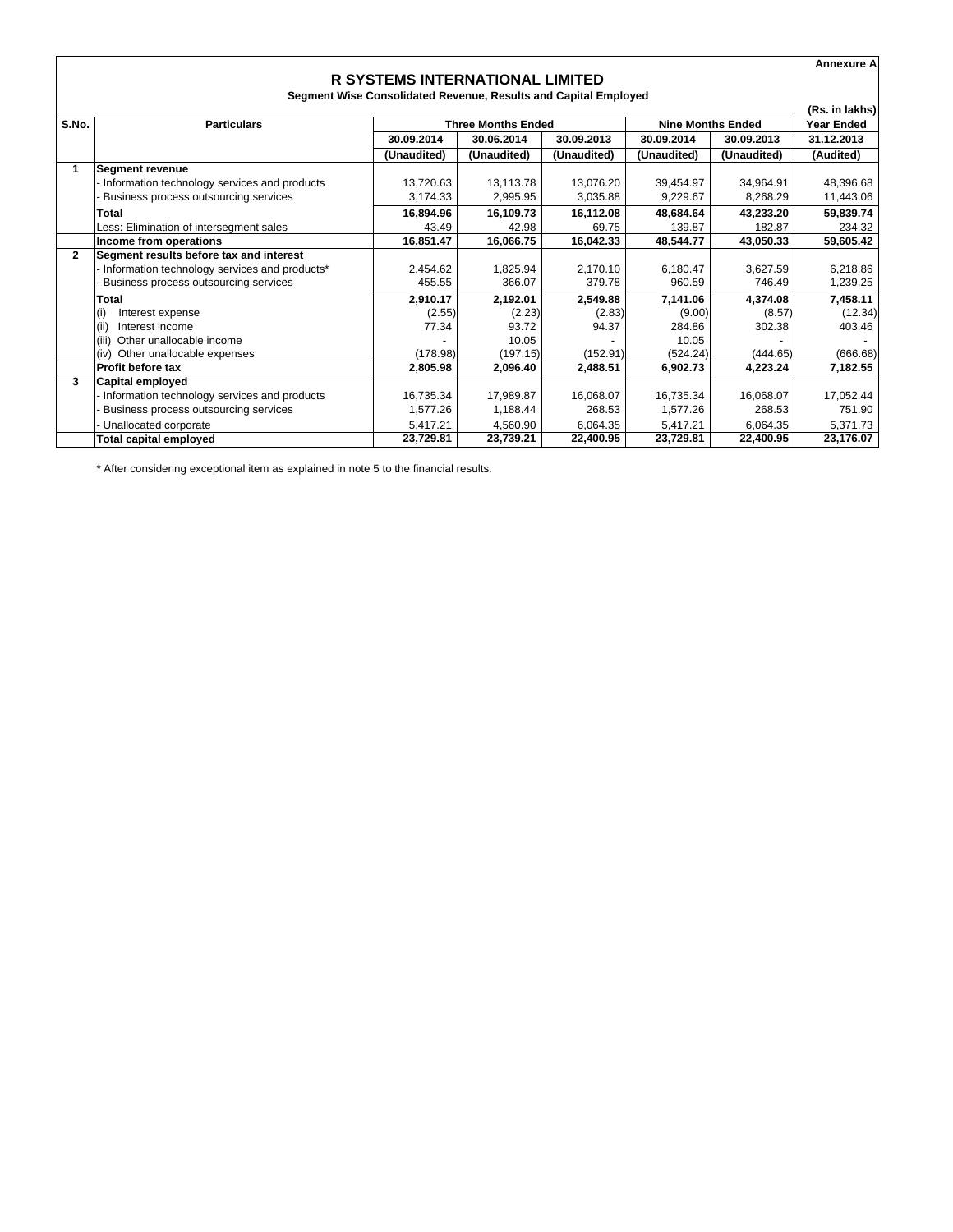|                     | <b>R SYSTEMS INTERNATIONAL LIMITED</b><br>Registered Office: B - 104A, Greater Kailash - I, New Delhi - 110 048 |                         |                           |                         |                          |                         |                                       |  |  |
|---------------------|-----------------------------------------------------------------------------------------------------------------|-------------------------|---------------------------|-------------------------|--------------------------|-------------------------|---------------------------------------|--|--|
|                     | Statement of Standalone Audited Results for the Quarter and Nine Months Ended September 30, 2014                |                         |                           |                         |                          |                         |                                       |  |  |
| <b>PARTI</b>        |                                                                                                                 |                         |                           |                         |                          |                         | (Rs. in lakhs, except per share data) |  |  |
| S.No.               | <b>Particulars</b>                                                                                              |                         | <b>Three Months Ended</b> |                         | <b>Nine Months Ended</b> |                         | <b>Year Ended</b>                     |  |  |
|                     | (Refer notes)                                                                                                   | 30.09.2014<br>(Audited) | 30.06.2014<br>(Audited)   | 30.09.2013<br>(Audited) | 30.09.2014<br>(Audited)  | 30.09.2013<br>(Audited) | 31.12.2013<br>(Audited)               |  |  |
| 1                   | Income from operations                                                                                          |                         |                           |                         |                          |                         |                                       |  |  |
| (a)                 | Income from operations                                                                                          | 7,780.67                | 7,115.75                  | 7,336.16                | 21,803.77                | 19,611.54               | 26,980.34                             |  |  |
| (b)                 | Other operating income                                                                                          | 184.48                  | 44.78                     | 4.62                    | 337.63                   | 23.47                   | 31.82                                 |  |  |
| $\mathbf{2}$        | Total income from operations<br><b>Expenses</b>                                                                 | 7,965.15                | 7,160.53                  | 7,340.78                | 22,141.40                | 19,635.01               | 27,012.16                             |  |  |
| (a)                 | Employee benefits expense                                                                                       | 4,470.45                | 4,423.22                  | 3,840.25                | 13,146.72                | 11,910.55               | 16,020.44                             |  |  |
| (b)                 | Depreciation and amortisation expense                                                                           | 173.44                  | 169.06                    | 119.92                  | 497.86                   | 353.44                  | 478.08                                |  |  |
| (c)<br>(d)          | Traveling and conveyance<br>Communication costs                                                                 | 636.18<br>134.28        | 562.60<br>145.00          | 602.49<br>130.13        | 1,765.32<br>406.89       | 1,641.10<br>372.45      | 2,170.73<br>506.54                    |  |  |
| (e)                 | Legal and professional expenses (including subcontract                                                          | 168.29                  | 127.51                    | 129.07                  | 424.54                   | 417.24                  | 558.52                                |  |  |
|                     | expenses)                                                                                                       |                         |                           |                         |                          |                         |                                       |  |  |
| (f)<br>(g)          | Provision for doubtful debts and advances (net)<br>Other expenses                                               | 605.17                  | 521.92                    | (38.86)<br>739.61       | 1,604.37                 | 126.46<br>1,902.48      | 149.59<br>2,070.47                    |  |  |
|                     | <b>Total expenses</b>                                                                                           | 6,187.81                | 5,949.31                  | 5,522.61                | 17,845.70                | 16,723.72               | 21,954.37                             |  |  |
| 3                   | Profit from operations before other income, finance costs                                                       | 1,777.34                | 1,211.22                  | 1,818.17                | 4,295.70                 | 2,911.29                | 5,057.79                              |  |  |
|                     | and exceptional items (1-2)                                                                                     |                         |                           |                         |                          |                         |                                       |  |  |
| $\overline{4}$<br>5 | Other income<br>Profit from ordinary activities before finance costs and                                        | 74.78<br>1,852.12       | 101.45<br>1,312.67        | 89.11<br>1,907.28       | 285.75<br>4,581.45       | 289.38<br>3,200.67      | 385.05<br>5,442.84                    |  |  |
|                     | exceptional items (3+4)                                                                                         |                         |                           |                         |                          |                         |                                       |  |  |
| 6                   | Finance costs                                                                                                   | 15.49                   | 6.65                      | 6.41                    | 30.65                    | 19.28                   | 27.97                                 |  |  |
| $\overline{7}$      | Profit from ordinary activities after finance costs but before<br>exceptional items (5-6)                       | 1,836.63                | 1,306.02                  | 1,900.87                | 4,550.80                 | 3,181.39                | 5,414.87                              |  |  |
| 8                   | Exceptional items (refer note 5 and 6)                                                                          | 1,524.44                | $\sim$                    | ÷.                      | 1,524.44                 | $\sim$                  |                                       |  |  |
| 9                   | Profit from ordinary activities before tax (7+8)                                                                | 3,361.07                | 1,306.02                  | 1,900.87                | 6,075.24                 | 3,181.39                | 5,414.87                              |  |  |
| 10                  | <b>Tax expense</b><br>Current tax                                                                               | 739.41                  | 484.41                    | 659.55                  | 1.526.69                 | 1,153.14                | 1,908.74                              |  |  |
|                     | MAT credit (refer note 9)                                                                                       |                         |                           |                         |                          | (123.21)                | (123.21)                              |  |  |
|                     | Deferred tax charge / (credit)                                                                                  | (20.24)                 | (34.09)                   | (31.90)                 | 126.35                   | (40.57)                 | (25.88)                               |  |  |
| 11                  | <b>Total tax expense</b><br>Net profit from ordinary activities after tax (9-10)                                | 719.17<br>2,641.90      | 450.32<br>855.70          | 627.65<br>1,273.22      | 1,653.04<br>4,422.20     | 989.36<br>2,192.03      | 1,759.65<br>3,655.22                  |  |  |
| 12                  | Extraordinary items (net of tax expense)                                                                        |                         |                           |                         |                          |                         |                                       |  |  |
| 13                  | Net profit for the period / year (11-12)                                                                        | 2,641.90                | 855.70                    | 1,273.22                | 4,422.20                 | 2,192.03                | 3,655.22                              |  |  |
| 14                  | Paid - up equity share capital (Face value Re. 1/- each) (refer<br>note 7 and 8)                                | 1,266.28                | 1,266.28                  | 1,259.16                | 1,266.28                 | 1,259.16                | 1,259.16                              |  |  |
| 15                  | Reserves excluding Revaluation Reserves as at December 31,                                                      |                         |                           |                         |                          |                         | 17,546.23                             |  |  |
|                     | 2013                                                                                                            |                         |                           |                         |                          |                         |                                       |  |  |
| 16.i                | Earnings per share before extraordinary items and after                                                         |                         |                           |                         |                          |                         |                                       |  |  |
|                     | considering sub-division (Face value of Re. 1/- each) (not<br>annualised) (refer note 7)                        |                         |                           |                         |                          |                         |                                       |  |  |
|                     | (a) Basic                                                                                                       | 2.07                    | 0.67                      | 1.01                    | 3.48                     | 1.74                    | 2.90                                  |  |  |
|                     | (b) Diluted                                                                                                     | 2.07                    | 0.67                      | 1.01                    | 3.48                     | 1.74                    | 2.90                                  |  |  |
| 16.ii               | Earnings per share after extraordinary items and                                                                |                         |                           |                         |                          |                         |                                       |  |  |
|                     | considering sub-division (Face value of Re. 1/- each) (not<br>annualised) (refer note 7)                        |                         |                           |                         |                          |                         |                                       |  |  |
|                     | (a) Basic                                                                                                       | 2.07                    | 0.67                      | 1.01                    | 3.48                     | 1.74                    | 2.90                                  |  |  |
|                     | (b) Diluted                                                                                                     | 2.07                    | 0.67                      | 1.01                    | 3.48                     | 1.74                    | 2.90                                  |  |  |
| <b>PART II</b>      | See accompanying notes to the financial results.                                                                |                         |                           |                         |                          |                         |                                       |  |  |
| Α                   | PARTICULARS OF SHAREHOLDING (refer note 7)                                                                      |                         |                           |                         |                          |                         |                                       |  |  |
| $\mathbf{1}$        | <b>Public Shareholding</b>                                                                                      |                         |                           |                         |                          |                         |                                       |  |  |
|                     | Number of shares (Face value Re. 1/- each)<br>Percentage of shareholding                                        | 62,938,383<br>49.41     | 63,000,635<br>49.46       | 62,237,620<br>49.14     | 62,938,383<br>49.41      | 62,237,620<br>49.14     | 62,237,620<br>49.14                   |  |  |
| $\overline{2}$      | Promoters and Promoter Group Shareholding                                                                       |                         |                           |                         |                          |                         |                                       |  |  |
| (a)                 | Pledged / encumbered                                                                                            |                         |                           |                         |                          |                         |                                       |  |  |
|                     | Number of shares (Face value Re. 1/- each)<br>Percentage of shares (as a % of the total shareholding of the     | Nil<br>Nil              | Nil<br>Nil                | Nil<br>Nil              | Nil<br>Nil               | Nil<br>Nil              | Nil<br>Nil                            |  |  |
|                     | promoter and promoter group)                                                                                    |                         |                           |                         |                          |                         |                                       |  |  |
|                     | Percentage of shares (as a % of the total share capital of the                                                  | Nil                     | Nil                       | Nil                     | Nil                      | Nil                     | Nil                                   |  |  |
|                     | Company)                                                                                                        |                         |                           |                         |                          |                         |                                       |  |  |
| (b)                 | Non-encumbered<br>- Number of shares (Face value Re. 1/- each)                                                  | 64,428,797              | 64,366,545                | 64,416,960              | 64,428,797               | 64,416,960              | 64,416,960                            |  |  |
|                     | Percentage of shares (as a % of the total shareholding of the                                                   | 100.00                  | 100.00                    | 100.00                  | 100.00                   | 100.00                  | 100.00                                |  |  |
|                     | promoter and promoter group)                                                                                    |                         |                           |                         |                          |                         |                                       |  |  |
|                     | Percentage of shares (as a % of the total share capital of the<br>Company)                                      | 50.59                   | 50.54                     | 50.86                   | 50.59                    | 50.86                   | 50.86                                 |  |  |
|                     |                                                                                                                 |                         |                           |                         |                          |                         |                                       |  |  |
|                     | <b>Particulars</b>                                                                                              | <b>Three Months</b>     |                           |                         |                          |                         |                                       |  |  |
|                     |                                                                                                                 | Ended<br>30.09.2014     |                           |                         |                          |                         |                                       |  |  |
| в                   | <b>INVESTOR COMPLAINTS</b>                                                                                      |                         |                           |                         |                          |                         |                                       |  |  |
|                     | Pending at the beginning of the quarter                                                                         | <b>NIL</b>              |                           |                         |                          |                         |                                       |  |  |
|                     | Received during the quarter<br>Disposed off during the quarter                                                  | 10<br>10                |                           |                         |                          |                         |                                       |  |  |
|                     | Remaining unresolved at the end of the quarter                                                                  | <b>NIL</b>              |                           |                         |                          |                         |                                       |  |  |
|                     |                                                                                                                 |                         |                           |                         |                          |                         |                                       |  |  |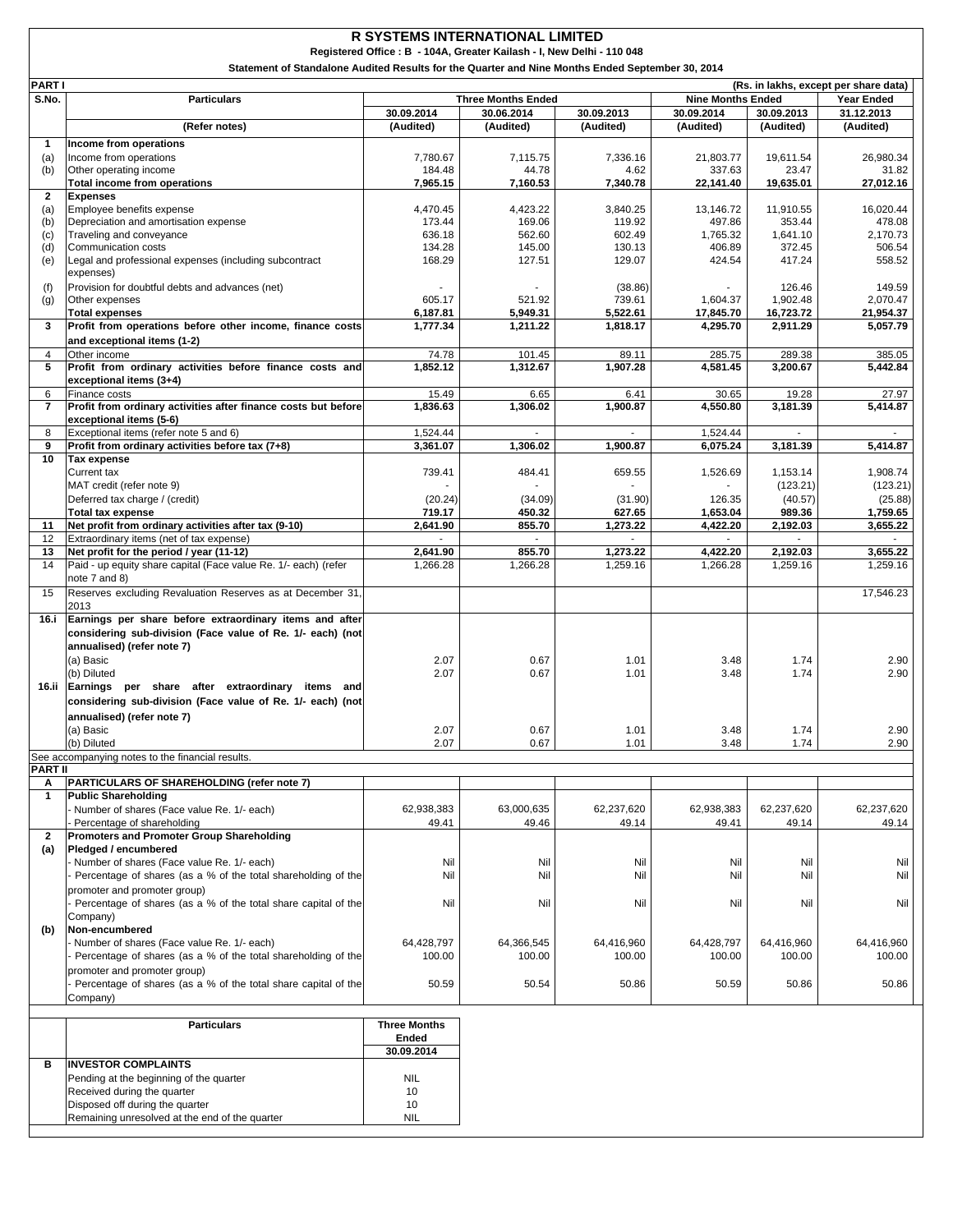**Notes:**

- 1 The results for the quarter and nine months ended September 30, 2014 were reviewed by the Audit Committee and have been approved by the Board of Directors at its meeting held on October 29, 2014.
- $\mathfrak{p}$ An audit has been completed by the Statutory Auditors for the quarter and nine months ended September 30, 2014 and September 30, 2013, quarter ended June 30, 2014 and year ended December 31, 2013. There is no qualification in the Auditors' Report on these financial results.
- 3 The Board of Directors at its meeting held on June 03, 2014 and July 26, 2014 had declared first and second interim dividend of Re. 0.95 and Re. 0.50 per equity share of face value of Re. 1/- each respectively. These dividends were paid to the shareholders on June 23, 2014 and August 19, 2014 respectively. Further, Board of Directors at its meeting held on October 29, 2014 has declared third interim dividend of Re. 0.90 per equity share, as per record date of November 07, 2014. The Shareholders' assent for all these interim dividends will be taken in the forthcoming Annual General Meeting.
- 4 On July 11, 2014, the Company incorporated a wholly owned subsidiary in India, namely, R Systems Products & Technologies Limited ("RSPTL"). The shareholders of the Company by passing special resolution through postal ballot on September 23, 2014 have accorded necessary approval for transfer of Indus IT Product and Service business operated out of Pune and Chennai centres to RSPTL to pursue opportunities for its furthe sale or disinvestment. The said transfer will be on a going concern basis by way of slump sale, for consideration of Rs 7,839.00 lakhs to be discharged by RSPTL through issuance of equity / debenture / loan and / or any other securities, on the terms and conditions as may be agreed by the Board of Directors of the Company and RSPTL. Accordingly, the aforesaid Indus IT Product and Service business, being part of Information technology services and products segment, is considered as "Discontinuing Operations" for the purpose of the Standalone Audited Results of the Company. The revenue and expenses attributable to the said operations included in the financial results are as follows:

|                    | (Rs. in lakhs) |                           |            |                          |                   |            |  |  |
|--------------------|----------------|---------------------------|------------|--------------------------|-------------------|------------|--|--|
| <b>Particulars</b> |                | <b>Three Months Ended</b> |            | <b>Nine Months Ended</b> | <b>Year Ended</b> |            |  |  |
|                    | 30.09.2014     | 30.06.2014                | 30.09.2013 | 30.09.2014               | 30.09.2013        | 31.12.2013 |  |  |
| Total income       | 2.350.21       | 1.957.11                  | 1.719.28   | 6.205.21                 | 5.276.63          | 7.281.33   |  |  |
| Total expenses     | 1.898.38       | 1.642.36                  | 1.470.26   | 5.076.74                 | 4.736.61          | 6,206.66   |  |  |
| Profit before tax  | 451.83         | 314.75                    | 249.02     | 1.128.47                 | 540.02            | 1,074.67   |  |  |
| Total tax expense  | 153.58         | 106.97                    | 84.64      | 383.57                   | 181.26            | 362.99     |  |  |
| Profit after tax   | 298.25         | 207.78                    | 164.38     | 744.90                   | 358.76            | 711.68     |  |  |

- 5 The Board of Directors at its meeting held on July 07, 2014 has approved the offer of buy-back from Computaris International Limited (a wholly owned subsidiary) of 13,500 shares held by the Company in the said subsidiary at the rate of GBP 111.38 per share amounting to GBP 1.50 million. The aforesaid buy-back proceeds has been received by the Company on September 17, 2014. Even after this buy back, Computaris International Limited remains wholly owned subsidiary of the Company. The profit on the buy-back amounting to Rs. 777.99 lakhs is included in 'Exceptional Items' in the financial results.
- 6 The Board of Directors at its meeting held on October 29, 2014 has approved the transfer of Europe BPO Business by way of sale of Company's 100% holding in R Systems Europe B.V., Netherlands and R Systems S.A.S., France, being wholly owned subsidiaries of the Company, to Customer Contact Management Group B.V. ("CCMG") (an affiliate of Webhelp Netherland B.V.), a Europe based company, for an enterprise value of Euro 4 million on a debt free - cash free basis, subject to execution of definitive agreements and receipt of necessary corporate and regulatory approvals.

Considering the binding offer received from CCMG, the management of the Company has reversed the provision considered in earlier period towards diminution in the value of investment amounting to Rs. 420.52 lakhs and Rs. 325.93 lakhs for R Systems Europe B.V., Netherlands and R Systems S.A.S., France respectively. These reversals are included in 'Exceptional Items' in the financial results.

- 7 Pursuant to the approval of the shareholders accorded by passing necessary resolution through Postal Ballot on January 14, 2014, each equity share of face value of Rs. 10/- each of the Company was sub-divided into ten equity shares of face value of Re. 1/- each fully paid up. The subdivision has been given effect as per record date fixed by the Board of Directors i.e. February 28, 2014. Accordingly, the number of equity shares in Part II of the accompanying statement (including the previous period comparative numbers) has been stated based on face value of Re. 1/ each. Further, for the purpose of computing Earnings Per Share, the effect of sub-division had been considered in accordance with the requirements of Accounting Standard - 20 "Earnings Per Share" in all comparable periods.
- 8 During the nine months ended September 30, 2014, the Company has issued 712,600 equity shares of Re. 1/- each at an exercise price of Rs. 12.07 per share (post sub-division), pursuant to exercise of employee stock options under the R Systems International Limited Employee Stock Option Scheme 2007.
- 9 MAT Credit during the nine months ended September 30, 2013 and year ended December 31, 2013 pertains to prior periods.
- 10 Refer Annexure A for segment wise standalone revenue, results and capital employed.
- 11 Previous period's / year's figures have been regrouped / reclassified wherever applicable, to the extent possible, to conform to the current period presentation.

For and on behalf of the Board

Sd/-

Lt. Gen. Baldev Singh (Retd.)

[President & Senior Executive Director]

Place : NOIDA Date : October 29, 2014